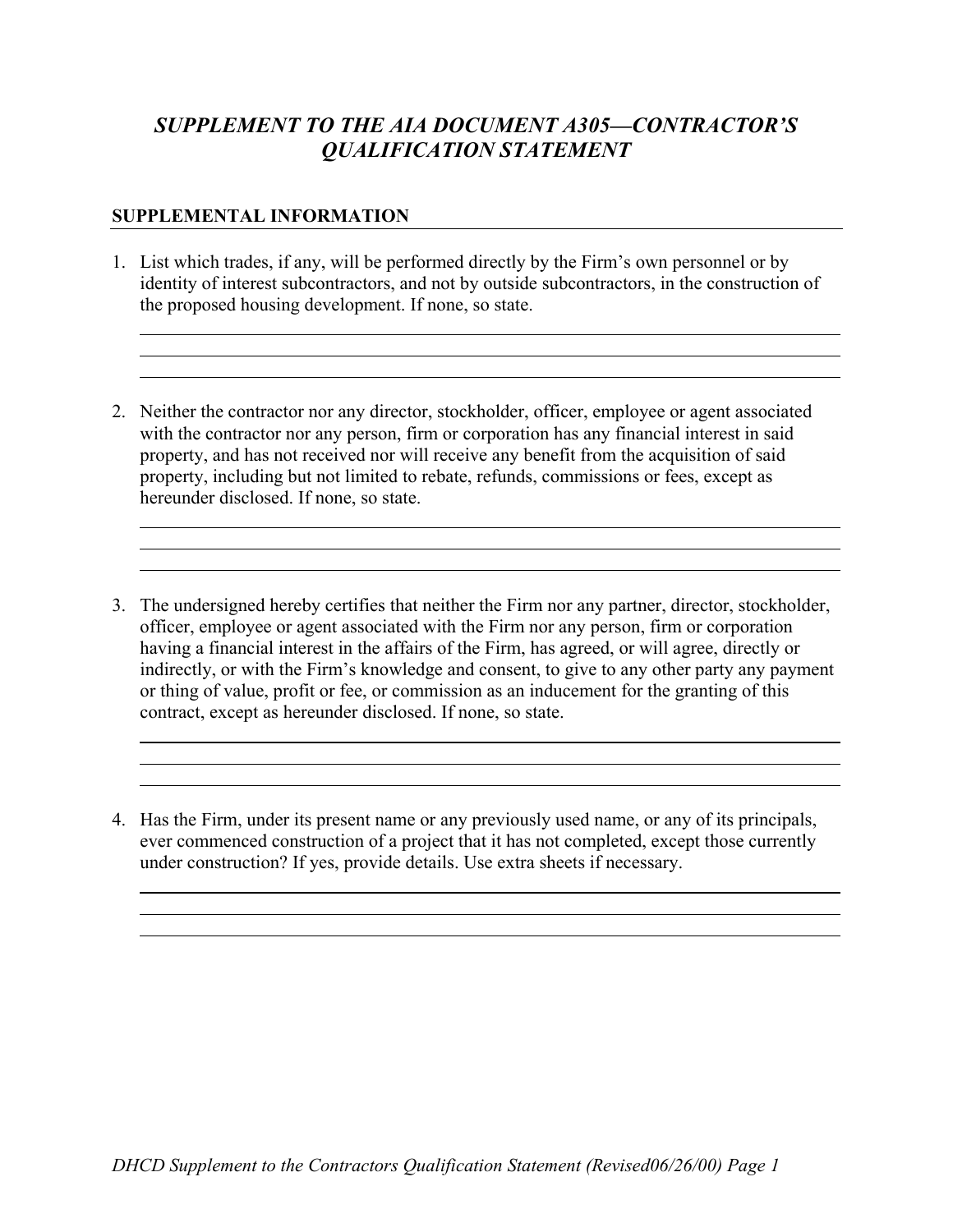5. In answering the following questions, the term "Principal" (as listed in paragraph 2 above) also includes any other Firm in which such person participated as a Principal.

| 5.1. Have any of the Principals ever filed a petition of<br>bankruptcy?                                  | $\Box$ Yes $\Box$ No |  |
|----------------------------------------------------------------------------------------------------------|----------------------|--|
| 5.2. Has there ever been a petition of bankruptcy filed against the<br>Firm or any of the Principals?    | $\Box$ Yes $\Box$ No |  |
| 5.3. Has the Firm or any of the Principals ever made an<br>assignment for the benefit of creditors?      | $\Box$ Yes $\Box$ No |  |
| 5.4. Are there any unsatisfied judgments or liens against the Firm<br>or any of the Principals?          | $\Box$ Yes $\Box$ No |  |
| 5.5. Has the Firm or any of the Principals been a party to any<br>litigation within the last five years? | $\Box$ Yes $\Box$ No |  |

If the answer to any of the questions in paragraph 5 is yes, give details. Use additional sheets if necessary.

- 6. Has the Firm, or any of the Principals, ever been convicted of a crime? If yes, give details including the name of the entity or person, when and where convicted, and the crime or offense involved.
- 7. Can the Firm obtain 100% payment and performance bonds for constructing the subject development?

## **CERTIFICATION**

The undersigned hereby certifies that the information set forth in this certificate, and in any attachments in support thereof, is true correct and complete to the best of his or her knowledge and belief.

*NOTICE: Section 2-207, Article 83B, Annotated Code of Maryland provides in part: A person who knowingly makes or causes false statements for the purpose of influencing the action of the Administration "…is subject to a fine not exceeding \$50,000 or imprisonment not exceeding five years, or both."*